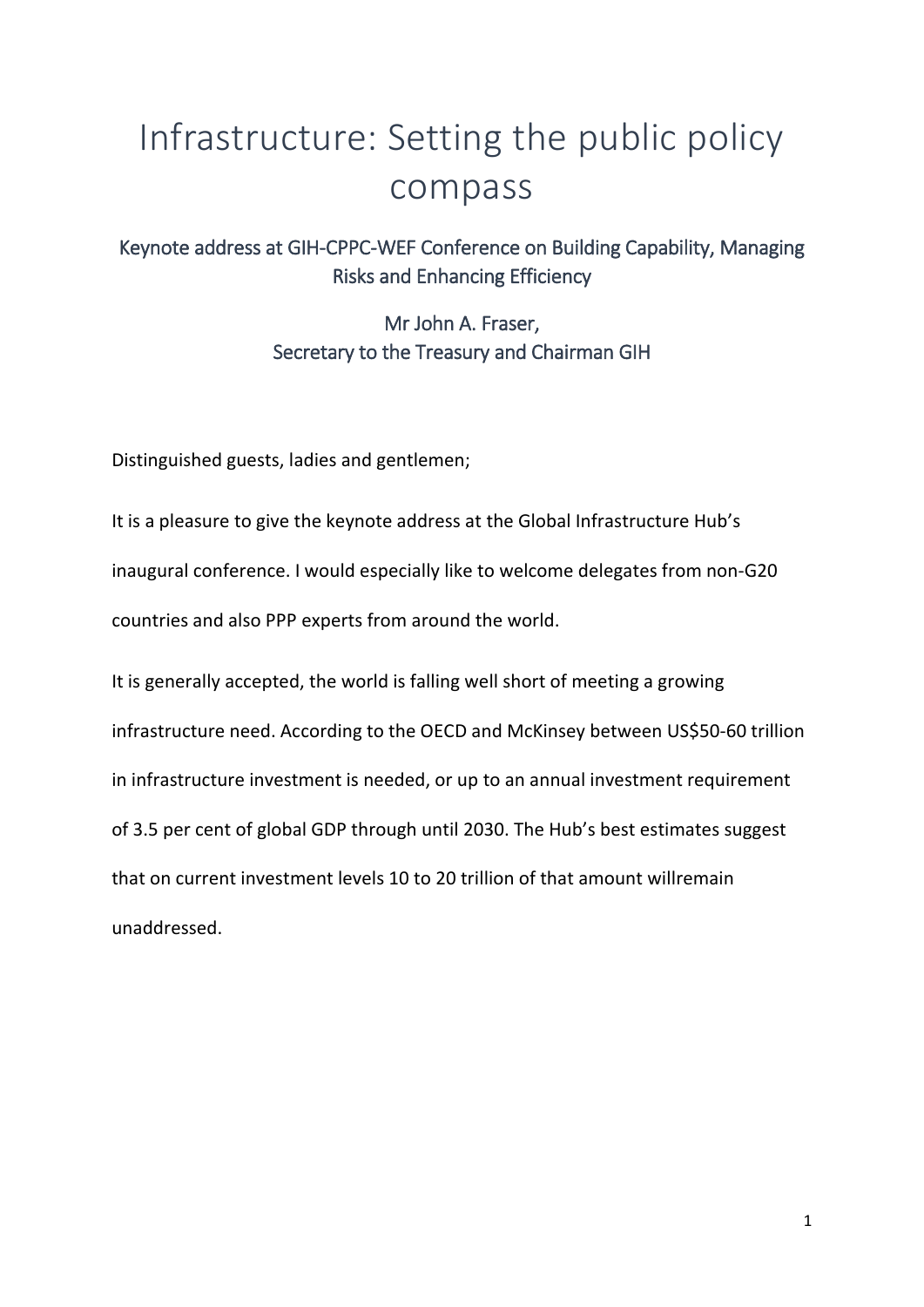Irrespective of whether government or the private sector finance this infrastructure it is ultimately governments that will be held accountable for its delivery and operation. That is why the focus of this inaugural GIH conference is on the public sector.

The agenda today covers the financing challenge, the opportunity to manage existing and future infrastructure assets more efficiently, the importance of developing long term pipelines of projects and risk allocation and pricing. These are all important topics and I am sure the discussions that you have will be insightful.

What I would like to do to help frame these discussions is set out some high level observations for how public officials should think about infrastructure, covering the role of infrastructure investment in economic growth, the role of politics and government in infrastructure, the role of the private sector, financing and funding and linkages between infrastructure and the broader reform agenda.

*Infrastructure investment and economic growth*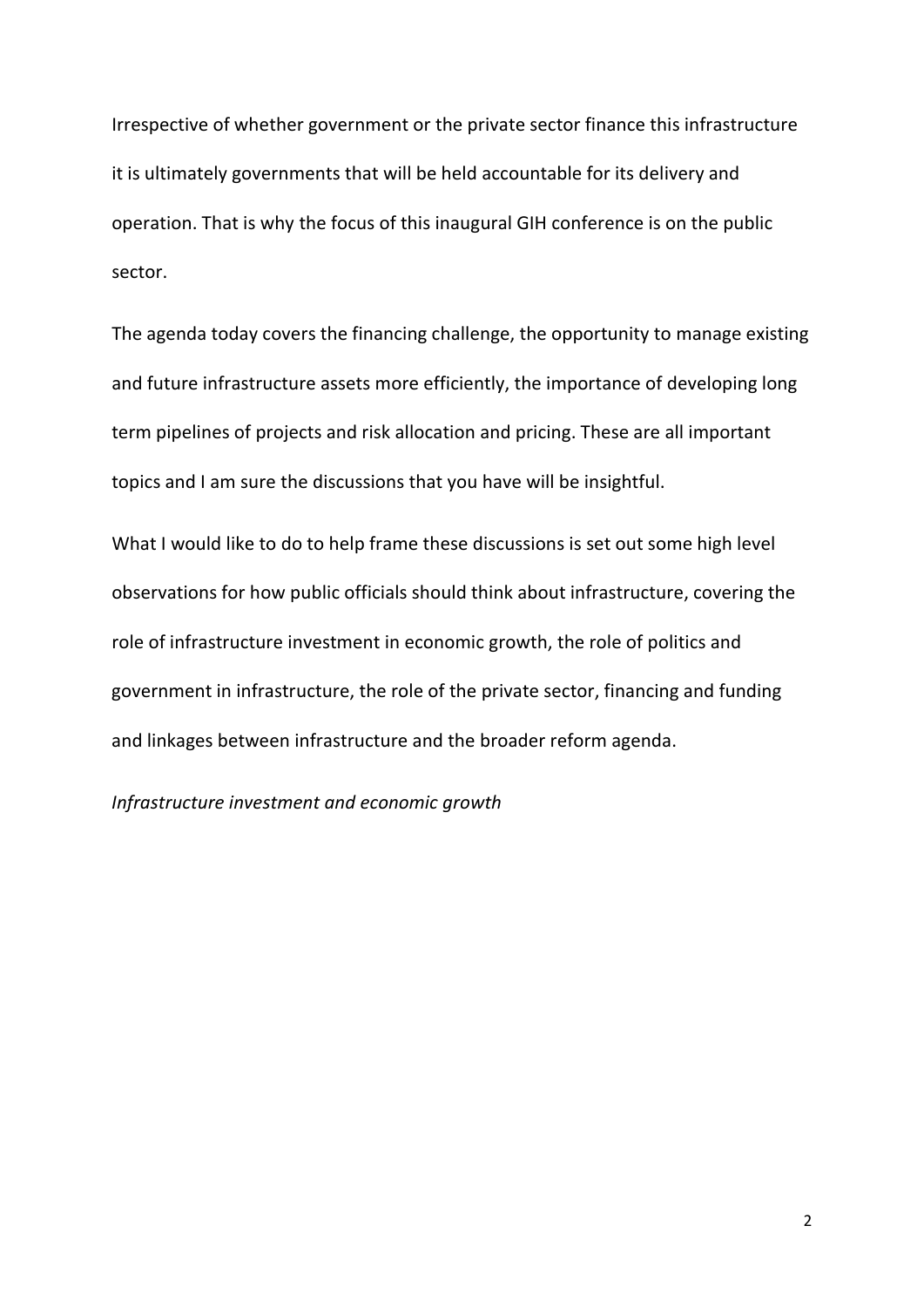Infrastructure is a crucial input into strong, sustainable, long term growth. The right infrastructure can lift incomes, create opportunities, support economic development and help alleviate poverty.

Looking at a more granular level at the development impacts of infrastructure investment, clean water will reduce childhood mortality, household electrification will improve childhood literacy and paving of roads will assist girls' school attendance.

At the other end of the spectrum many economies – including Australia – would not have the high living standards they currently enjoy without past investments in nation-building infrastructure.

Investment in high-quality infrastructure can lead to a healthier, better-educated and more productive workforce. It can provide communities with market access for agriculture and other produce; open corridors for domestic and international trade and help businesses reap economies of scale.

In seeking to achieve the high quality investment that will lift growth there are significant benefits to consistent and long-term planning.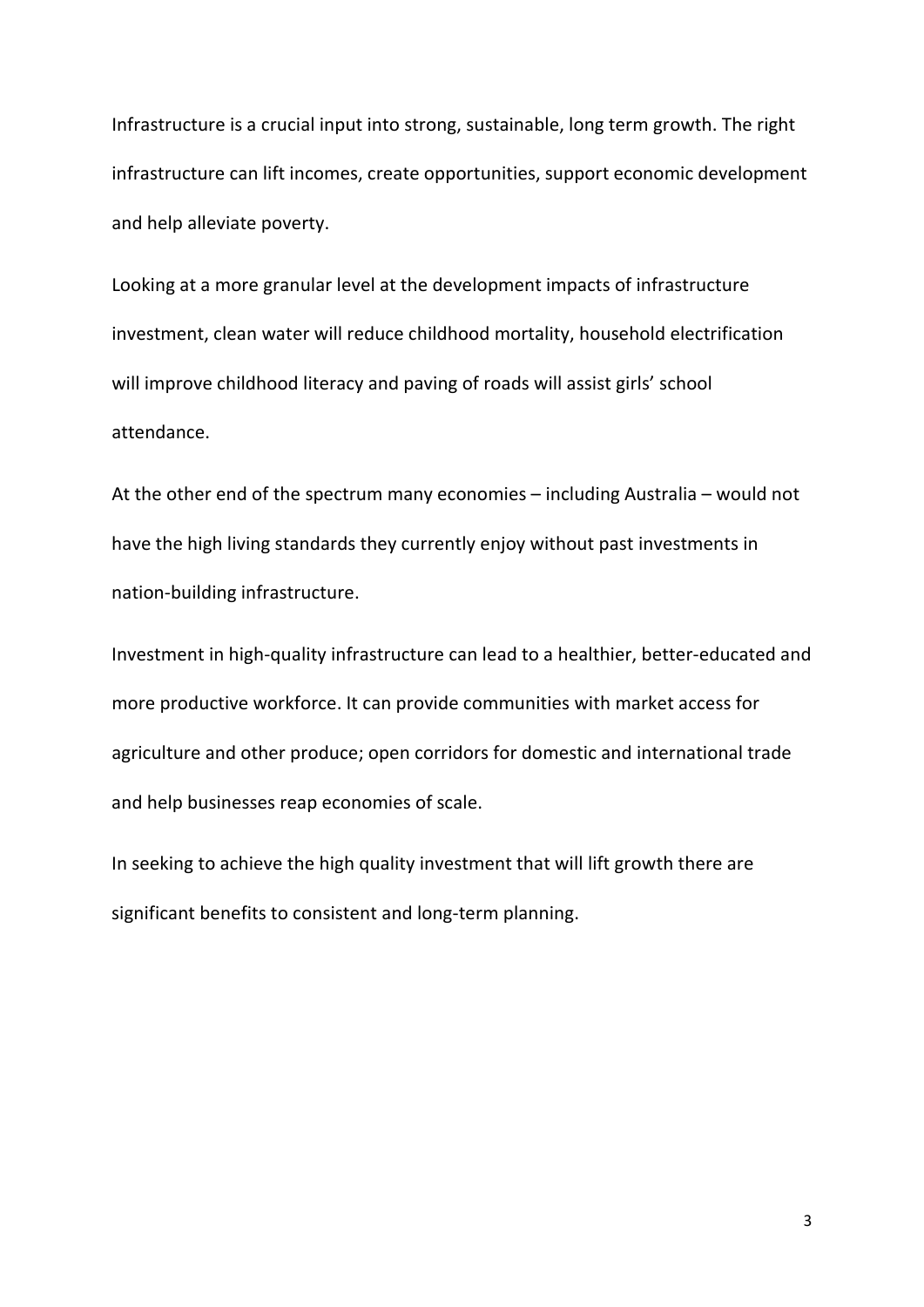The better we are at this the less risk of wasteful spending on inefficient one-off projects. Up to 30% of all infrastructure projects in Australia fail to have a positive economic return as a result of poor project selection, according to research by the John Grill Centre for Project Leadership in Sydney. The flip-side is that through proper planning and project selection we can significantly lift the contribution to economic growth.

However, while infrastructure investment can expand supply capacity, lift productivity and support growth it should not be seen as a source of short term stimulus for the economy.

While conceptually appealing, especially when the cost of borrowing is relatively low, the scope for fast acting infrastructure projects to provide short term fiscal stimulus is very limited. The ideal fiscal stimulus is one that leads to rapid and broad-based increases in demand in order to soak up spare capacity.

Major infrastructure spending, by contrast, generally has long lead times resulting in a material risk of mis-timing stimulus. Indeed quality infrastructure projects are often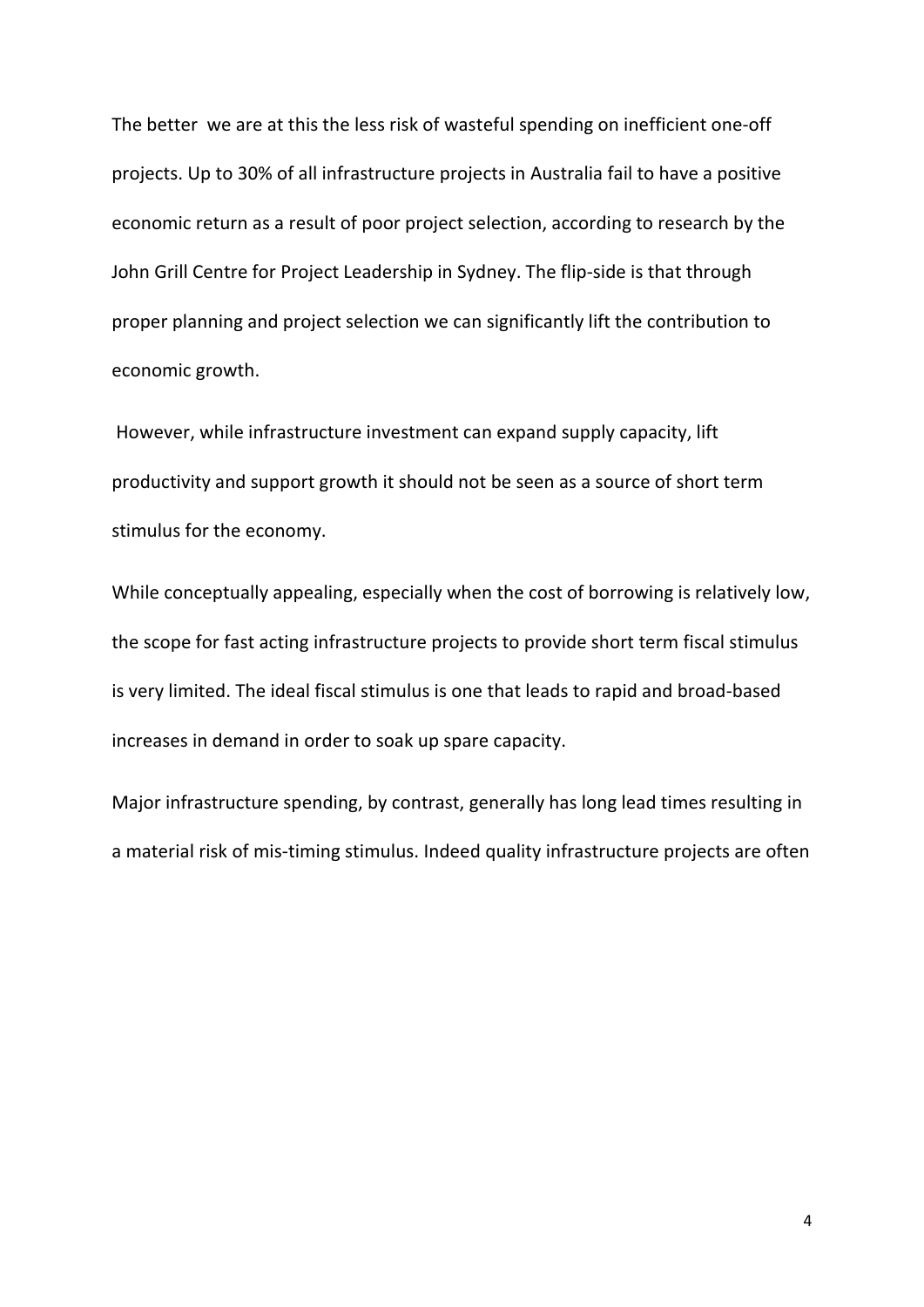not 'shovel ready'. Many major projects require specialised labour which may not match the skill sets of available workers.

Rushing infrastructure projects to stimulate the economy also poses the risk of locking public funds into inefficient long-term commitments, which have not been properly prioritised and which lack clear objectives, in response to short-term economic goals.

#### *The role of Government in infrastructure*

Since returning to Treasury from the private sector, I have often reflected on the role of national Treasury's, and the bureaucracy more generally, in addressing the infrastructure deficits that we all face.

How do we best utilise cost-benefit analysis and how is the intersection between politics, government and infrastructure best managed?

It is important that governments of all persuasions ensure that major infrastructure projects deliver value for money. Governments need to undertake a rigorous assessment of an infrastructure project's business case, which should include a cost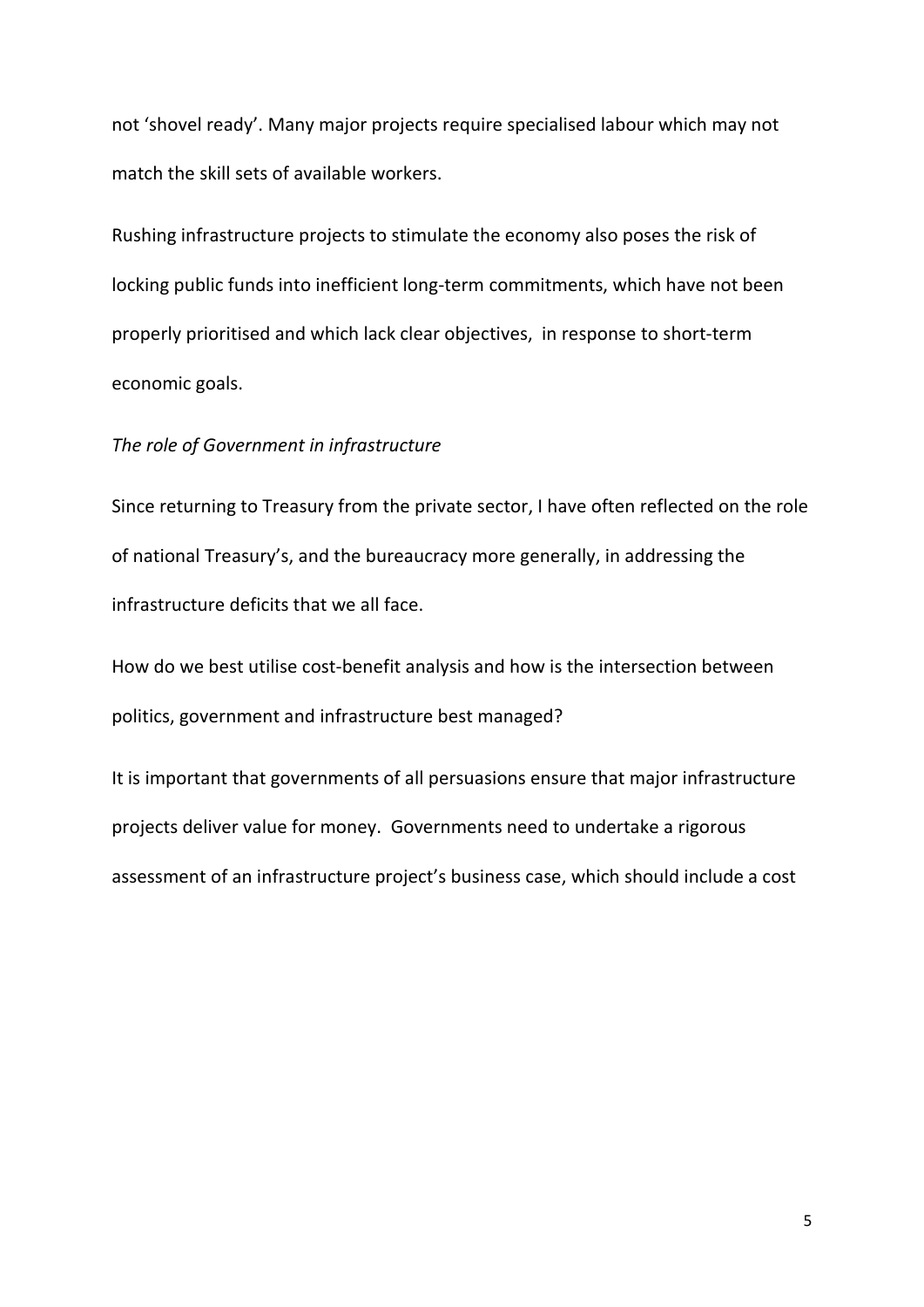benefit analysis of the project. It is an important first step in prioritising various projects from a limited pool of funds.

That said, it is just as important that governments also understand the limitations of cost benefit analysis, especially when there are wider economic and social benefits generated by the project.

The costs are often easily measured. They largely relate to construction and operation costs, which can be estimated with some reliability. Contracts are awarded, and while there are cost overruns, they are often within an expected bound. The benefits however are often more qualitative and difficult to measure. Patronage on a long lived asset can be difficult to forecast twenty to thirty years into the future. The analysis can also struggle to capture all of the value of the project, including the broader economic efficiencies and social gains.

Furthermore, these estimates are often made at a time when we can't envisage all the benefits that the infrastructure may provide. Who at the time of development could envisage a copper phone network being used to deliver the internet to millions of homes?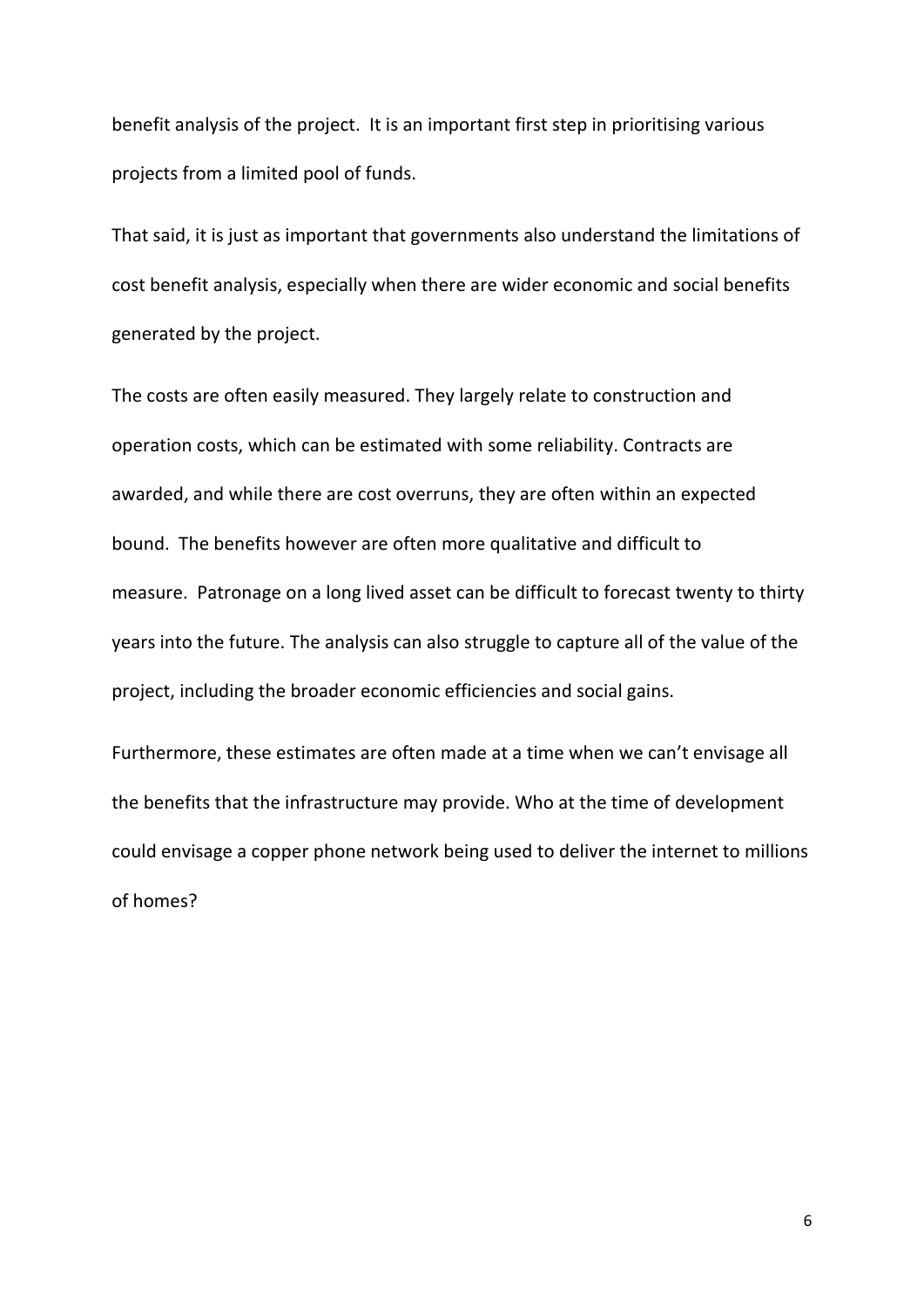Policy makers assessing cost benefit analysis will invariably need to exercise caution in the assessing the promised benefits. On the other hand, they might also need to make intuitive evaluations of the benefits that cannot be measured, a process that often feels uncomfortable. Let us not translate this discomfort into undervaluing the benefits of infrastructure, erring too far on the side of caution. It is an important balancing act that requires us to embrace the potential gains from infrastructure while recognising the risks.

In relation to managing the intersection between government, politics and infrastructure, the answer is not some idealised world where setting of infrastructure investment priorities is depoliticised.

Indeed, the increasing recognition that we will never take the politics out of infrastructure is I think a positive step.

Infrastructure provides vital services to citizens and businesses, who ultimately pay for these services via taxes or user charges, so in any economy politics will, and should, always be part of the process.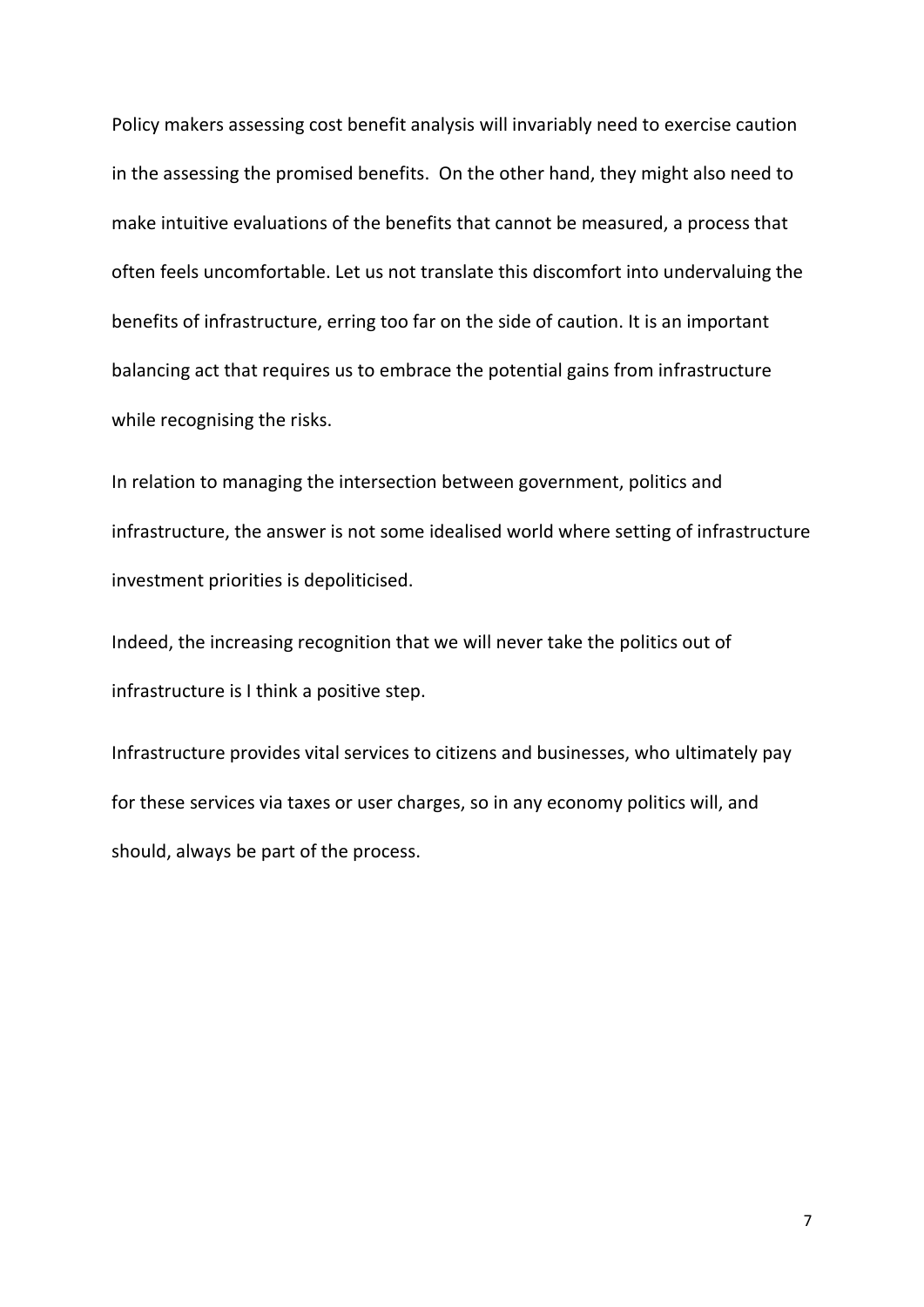Initiatives like national infrastructure audits and planning agencies, that try to engage the political process and bind politicians to a long term plan are a promising development. In Australia, for example, we have created Infrastructure Australia which released its National Infrastructure Audit on 17 February 2016, with 78 recommendations for reform and which sit alongside an Infrastructure Priority List. One acid test of this approach will be whether we can finally build a second airport in Sydney after it was first proposed in 1969 and after the first sod was turned in 1992!! Improved regulatory frameworks are also fundamental to building the public confidence that will allow innovative infrastructure solutions. In today's information rich, social media driven environment consumer and taxpayer protection will always be hot button issues.

Governments and regulators need to strike the right balance between the needs of consumers and the needs of investors. Tilting the playing field too far one way or the other will ultimately serve no one's interest. Either private investors will lose their social licence or assets will simply not be built.

*The role of the private sector in infrastructure provision*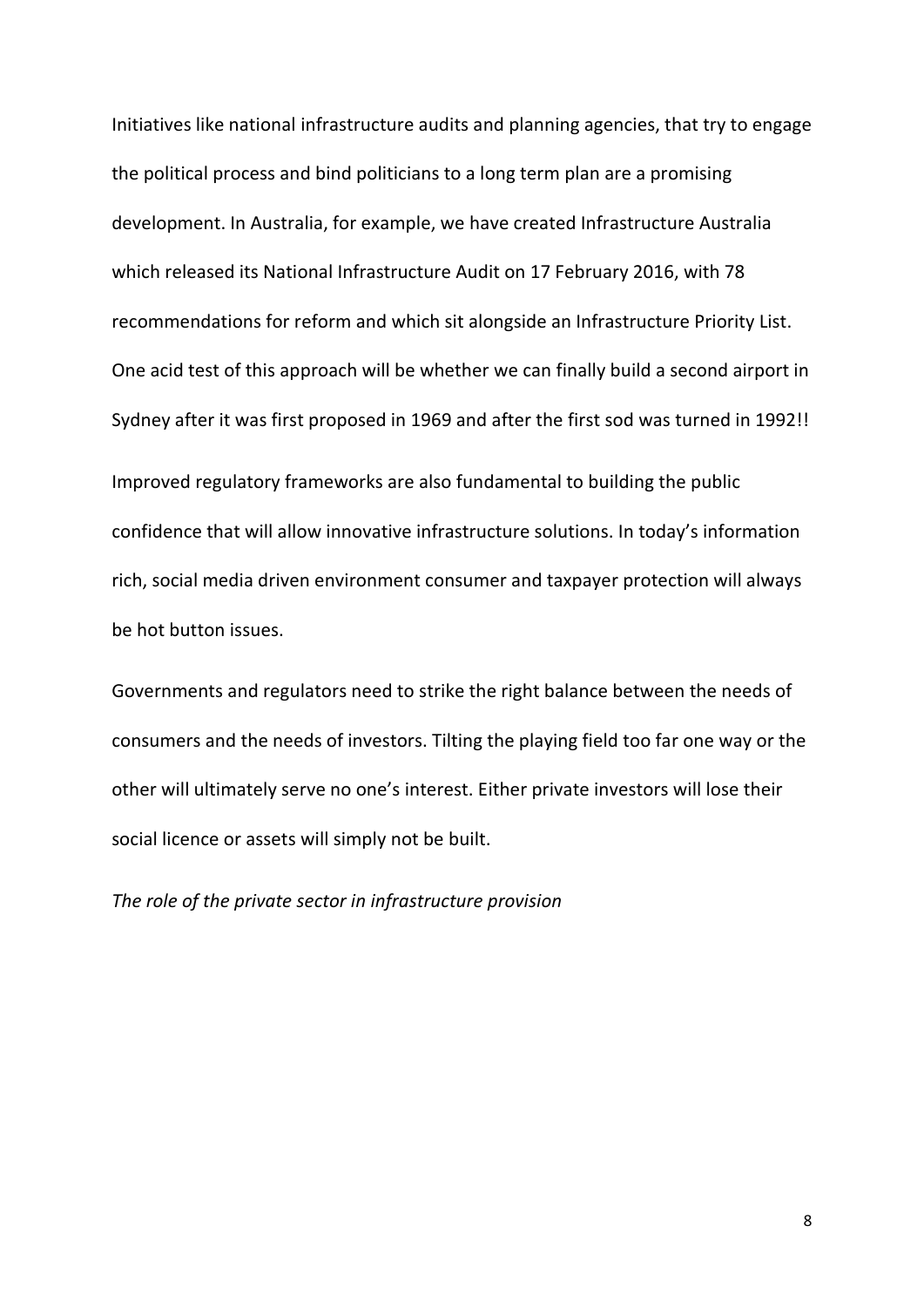Deciding on the appropriate role for the private sector in addressing a nation's infrastructure challenge is another fundamental challenge facing the public sector infrastructure professional.

Benefits from private sector involvement in infrastructure provision include reduced construction costs, greater innovation in design and improved asset maintenance. The private sector can help countries access international capital or, as in the case of Korea, help countries make better use of their existing pools of savings.

Of course, if the private sector is to bring capital, technology and management expertise the existence of sound legal frameworks, a competent civil service and developed capital markets all become important.

Probably the most critical factor driving the success of private sector infrastructure investment is getting the allocation of risks between the public and private sector right, and recognising that the risks that the private sector can bear will expand as the market develops.

Australia has learnt some hard lessons here, with over optimistic traffic projections on certain toll roads leading to significant losses for investors.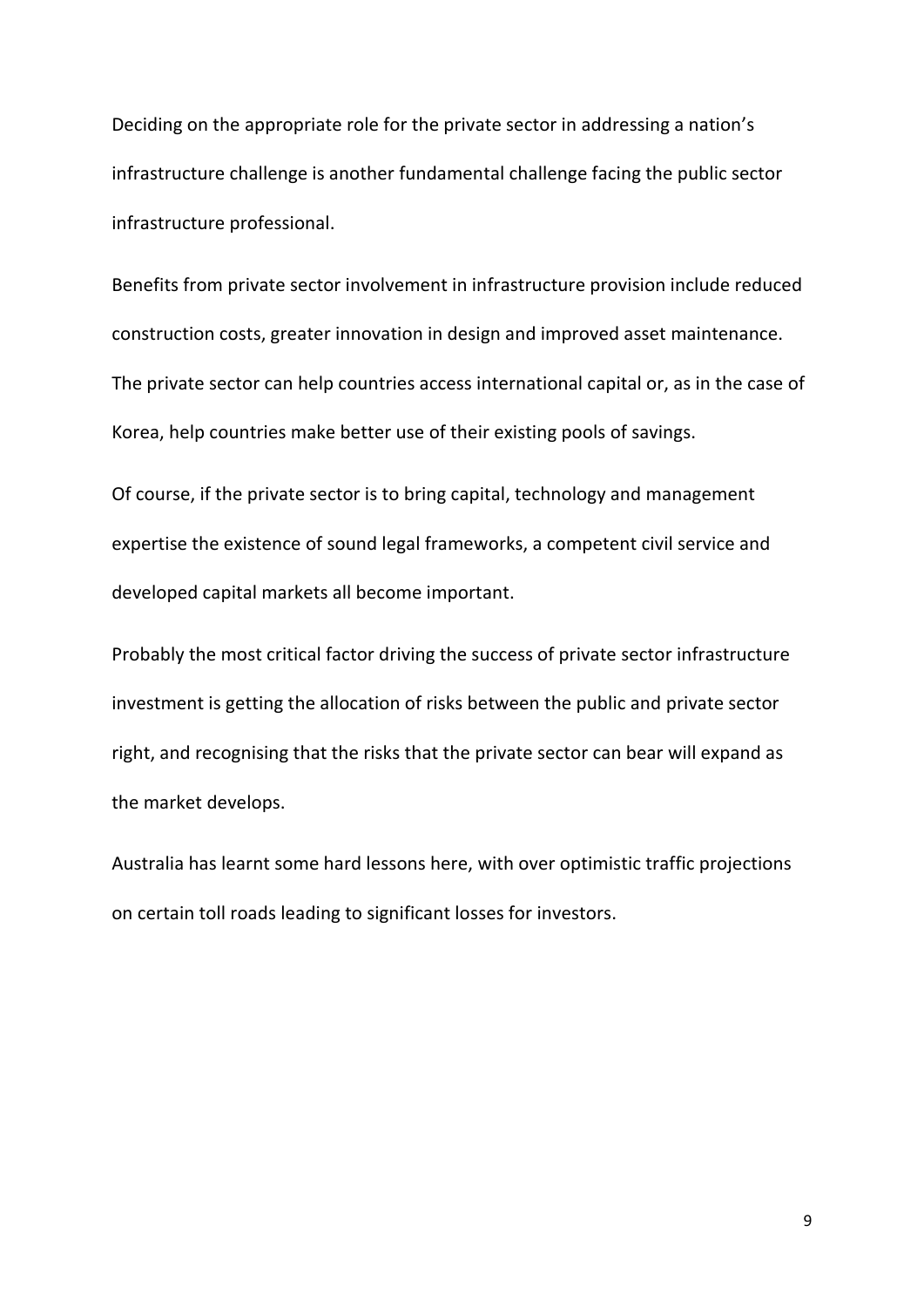Importantly, the level of country income is not a determinative factor in the ability to attract private investment.

Rather it is political will and the ability to articulate a clear and well funded project pipeline. For example, the Philippines and Columbia have both been successful in attracting levels of private investment in infrastructure that are well above countries at similar stages of development.

#### *Funding versus Finance*

Infrastructure financing refers to the capital invested in an asset, while infrastructure funding refers to who pays the construction, maintenance and operational costs. No matter what innovations governments and the private sector make in the financing of infrastructure, future needs will not be met without governments working with investors and communities to expand the options for infrastructure funding.

Ultimately there are only two sources of funding for new and upgraded infrastructure: funding by all taxpayers or funding from those who directly benefit from infrastructure.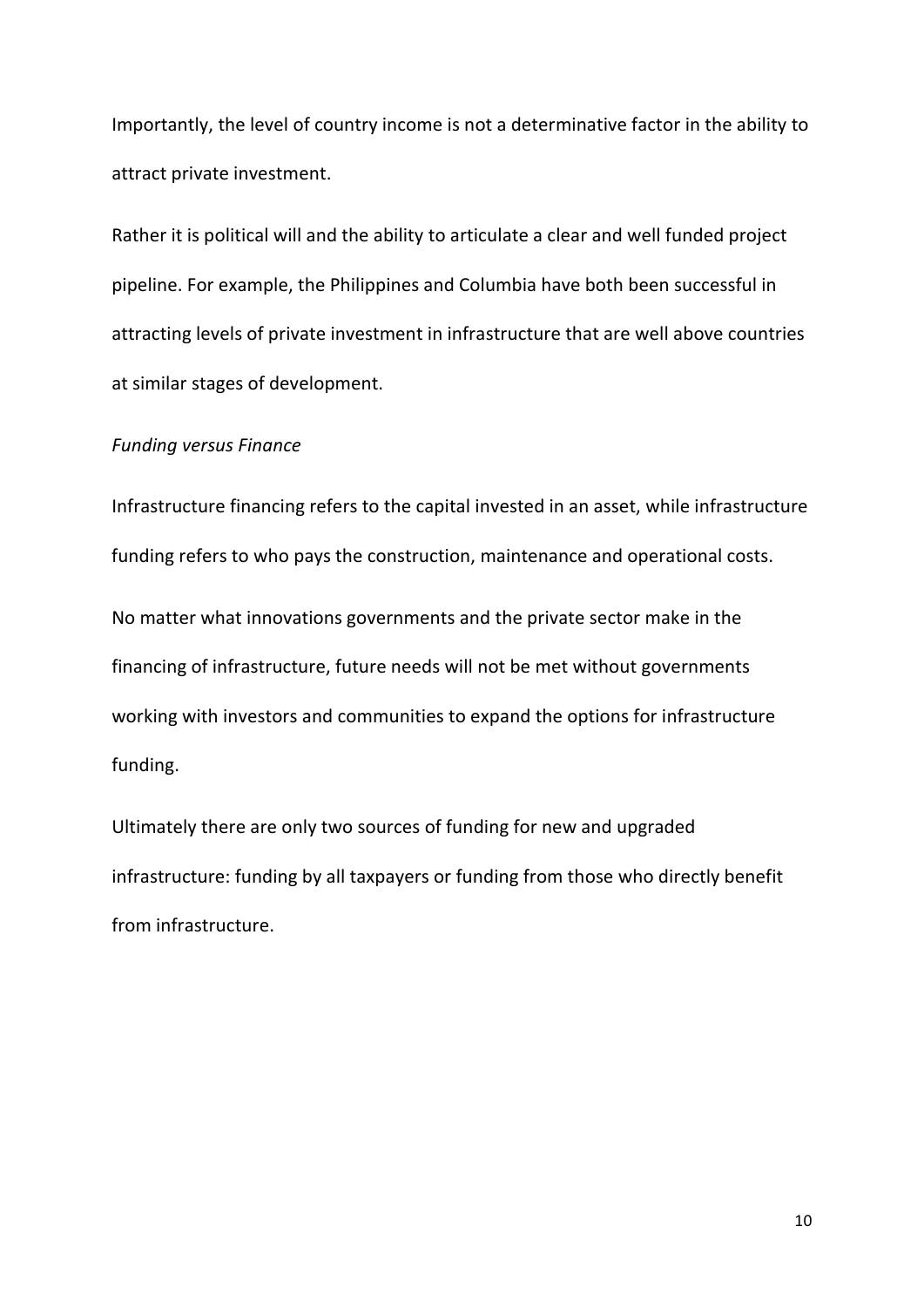The most common form of funding from beneficiaries of infrastructure is direct user charges. Direct user charging is common in the energy and water sector but in many markets the challenge is having this charging cost reflective, while also protecting the most vulnerable.

In the transport sector, tolling is increasingly common for incremental addition of new roads, particularly those built under private-public-partnership arrangements. Road usage charging, charging users for the miles they drive, is the next step.

The enabling technology is now available and trials are starting in some jurisdictions. For example, Singapore's Land Transport Authority plans to implement a comprehensive road pricing system based on satellite tracking by 2020. Similarly, Oregon's Department of Transport is undertaking a pilot scheme of road user charging, exploring the replacement of the state fuel tax with a mileage based tax. Road usage charging recognises that a city, or indeed a country's road network is more than a series of individual roads. It is a complex network, where congestion

problems (and solutions) are always interlinked.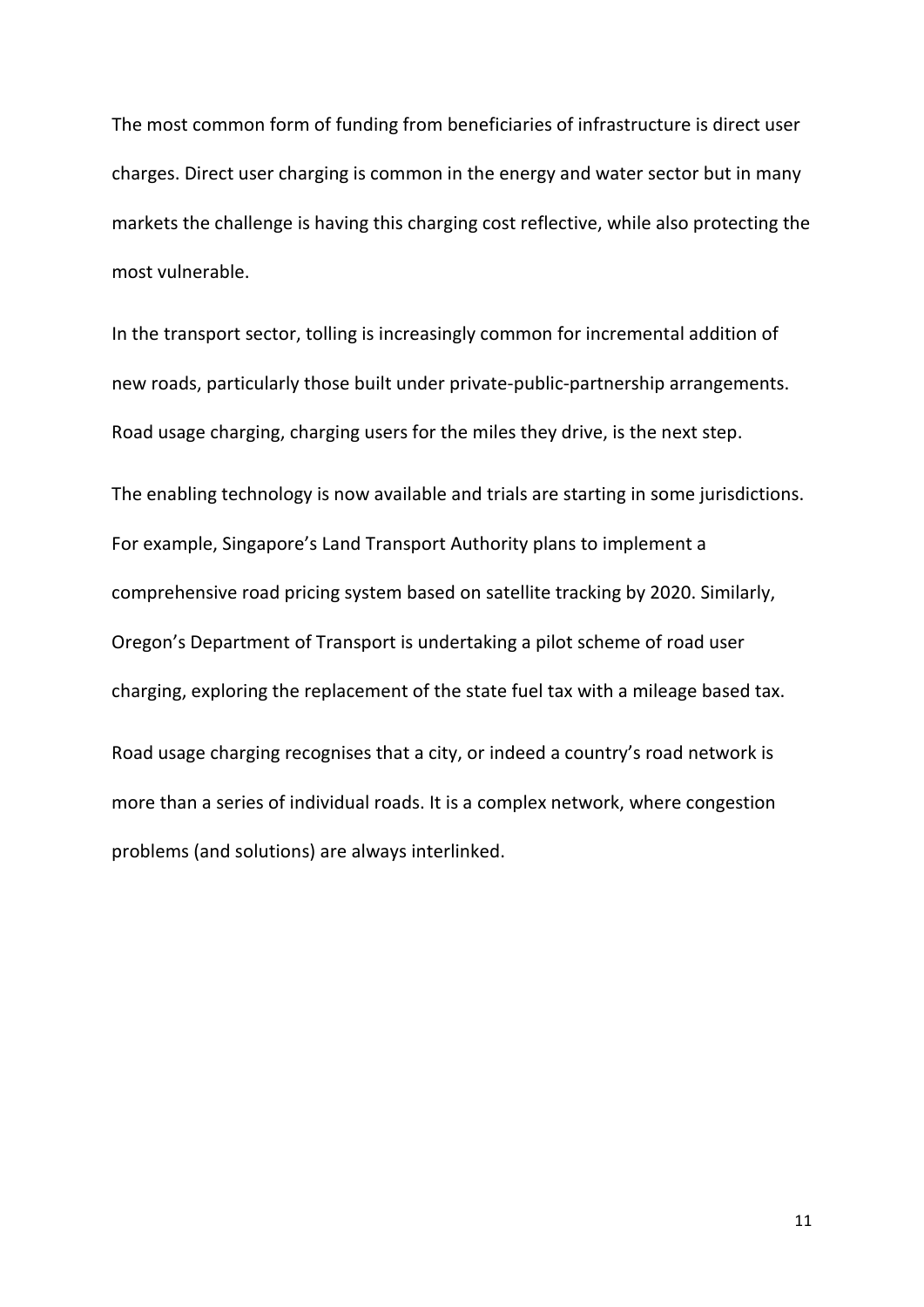It could provide a more efficient way to raise road funding than the existing cocktail of fuel excise, registration fees and general revenue, which do not directly correlate with the costs individual users place on the system or the levels of investment required. It could also help better utilise existing infrastructure through demand management.

A further funding source is value capture, which relies on capturing some of the financial gains of those who indirectly benefit from infrastructure.

Value capture, which can be operationalised in a variety of different ways, has been used in both advanced and emerging markets going back at least as far back as the initial roll out of the US trans-continental rail network, which was funded by associated land sales. More recent examples where value capture from associated land has played a role include the Docklands underground railway in London, the Hong Kong Metro, a good part of the Hong Kong-Shenzhen road network and rapid transit bus corridors in Bogota, Columbia and Sao Paulo, Brazil. In some cities in Brazil a land value increment tax has been utilised to capture value more comprehensively.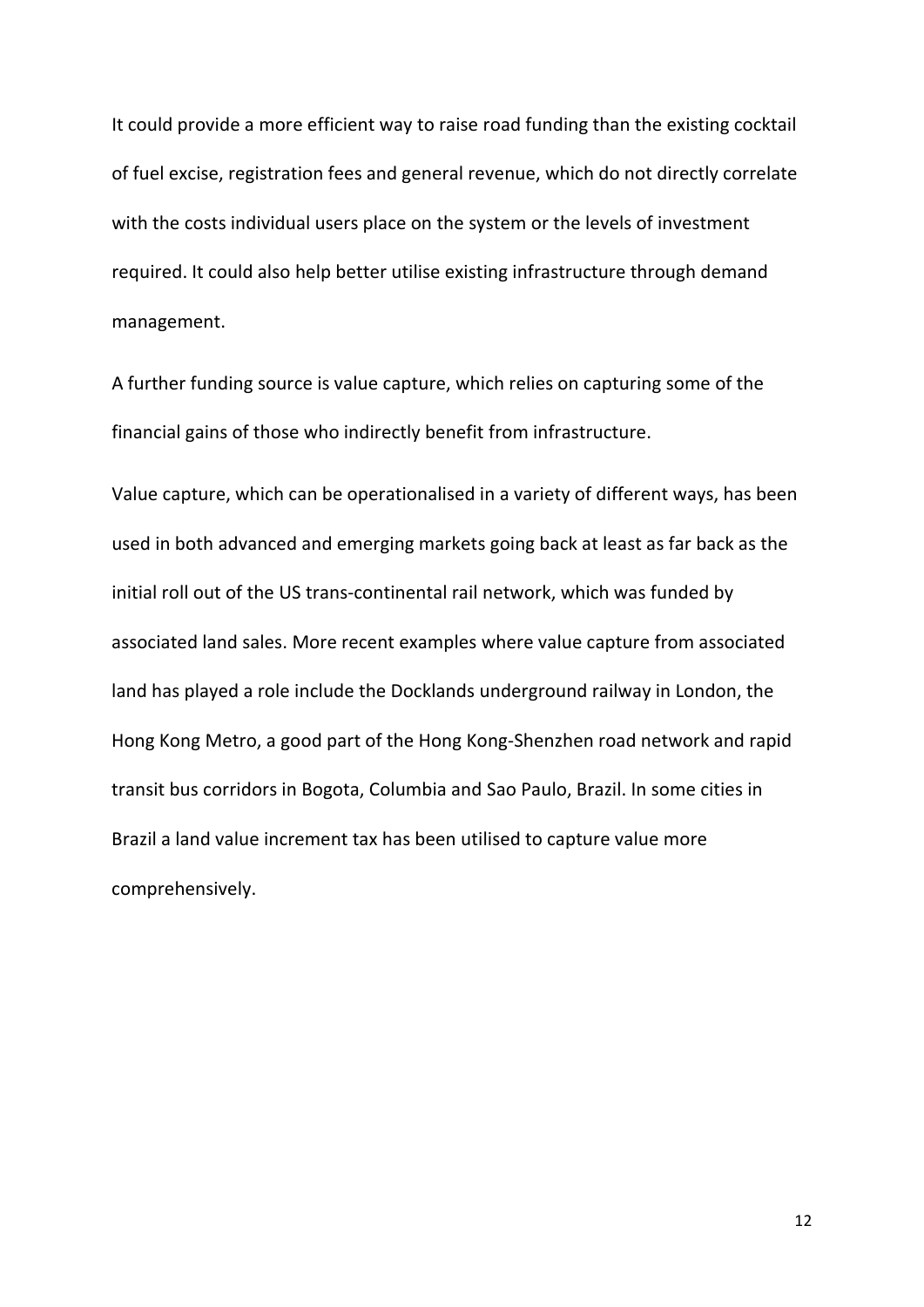However, it is important to remember that value capture can fall victim to community opposition and expose governments to additional risk; particularly if tendering processes are not seen as competitive and transparent. An interesting historical example from Australia is the property levy used to partially fund the Sydney Harbour Bridge in 1922. Unfortunately, following strong community opposition the levy was cancelled, resulting in an additional debt load for the NSW Government.

Incidentally, on the positive side this project was a clear example of government vision. The initial eight lanes were only 4 per cent utilised but provided a priceless asset that transformed the city of Sydney.

## *Linkages with Broader Economic Reforms*

The effectiveness of PPP driven infrastructure programs is also closely linked to the broader economic reform agenda.

There is no means of providing infrastructure for free, including the use of PPPs. Consequently, governments still need to undertake the taxation and expenditure reforms to create the fiscal space for infrastructure.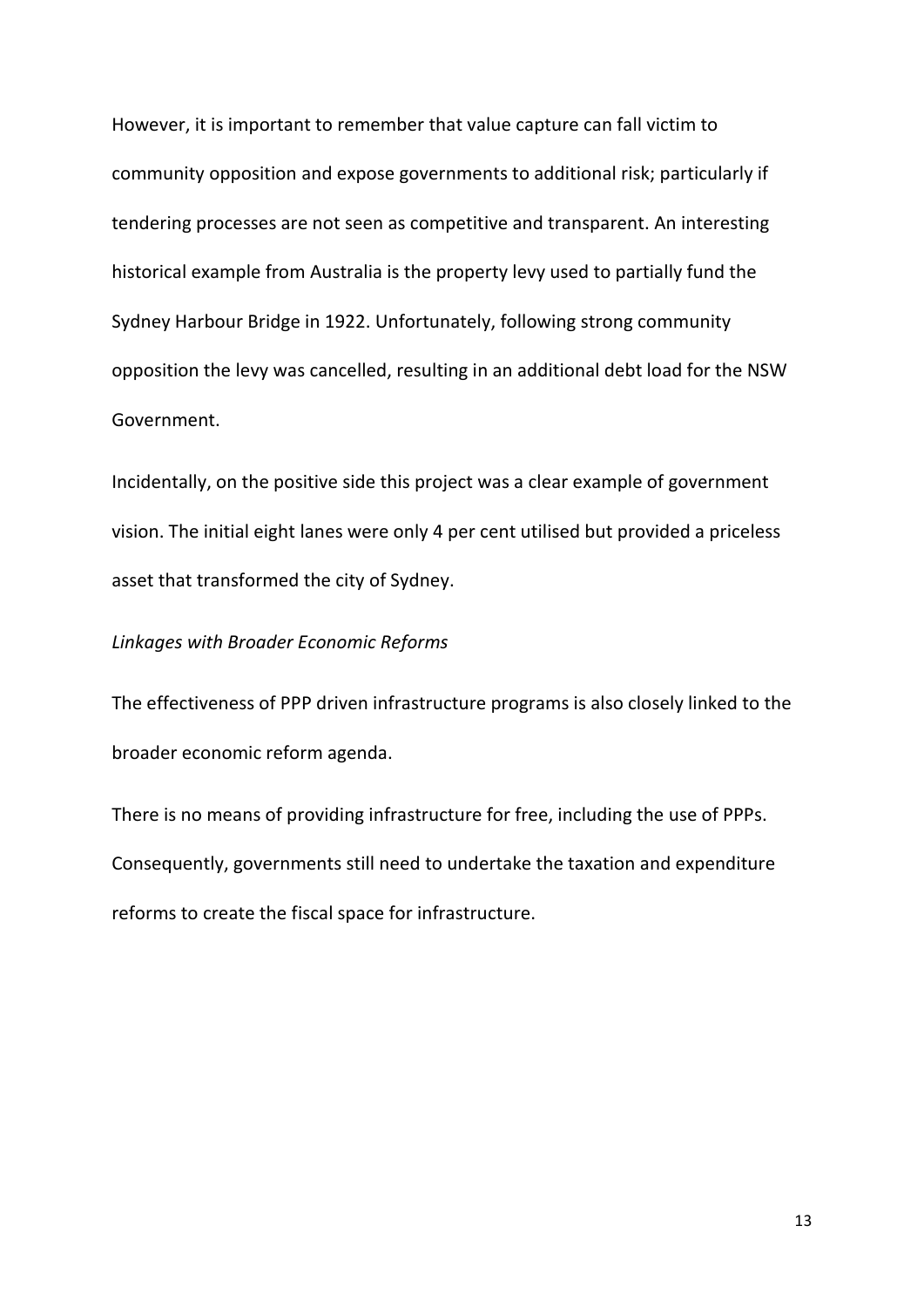One of the largest liabilities governments often face is for the provision of social security support. As has been demonstrated in many countries, the creation of pension accounts to which employees contribute over the course of their working lives helps reduce these liabilities. Over time this also creates a growing pool of funds looking for assets with long dated returns, such as many infrastructure assets, to match the structure of their liabilities.

Competition policy reform can make a significant contribution on the cost side of infrastructure projects by introducing more competition into construction markets. We have seen this in Australia with large European construction firms entering the Australian market to compete with the local incumbents.

Within the transport and communications sectors, privatisation unlocked vast sums of additional investments in airport infrastructure while gradual privatisation, together with competition enhancing reforms, positioned our telecommunications sector well to ride the technology wave we have seen over the last two decades.